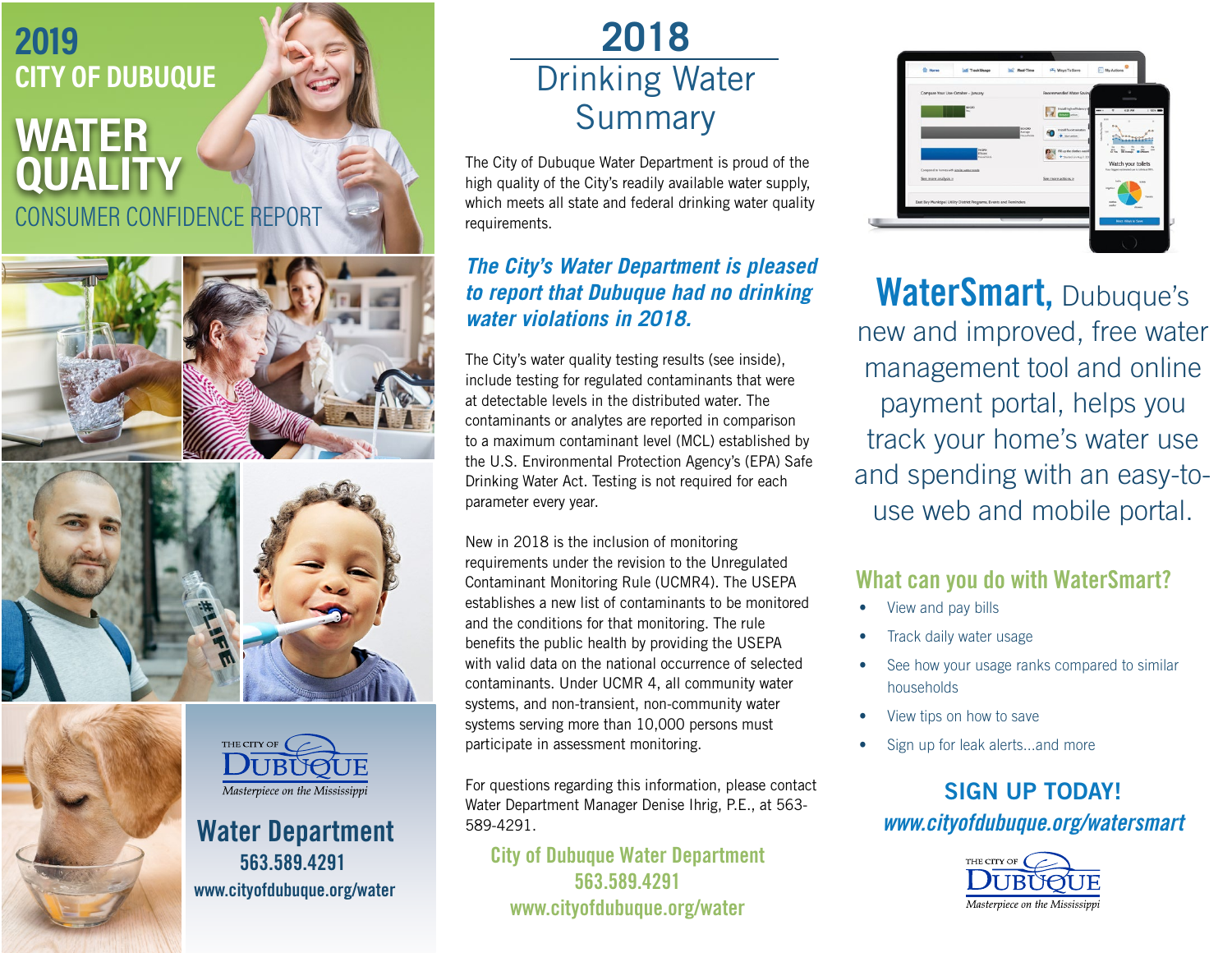## General Information

Drinking water, including bottled water, may reasonably be expected to contain at least small amounts of some contaminants. The presence of contaminants does not necessarily indicate that water poses a health risk.

Some people may be more vulnerable to contaminants in drinking water than the general population. Immunocompromised persons such as persons with cancer undergoing chemotherapy, persons who have undergone organ transplants, people with HIV/AIDS or other immune system disorders, some elderly, and infants can be particularly at risk from infections. These people should seek advice about drinking water from their health care providers.

More information about contaminants or potential health effects and EPA/CDC guidelines on appropriate means to lessen the risk of infection by Cryptosporidium and other microbial contaminants can be obtained by submitting a form on the Environmental Protection Agency's website at **www.epa.gov/ground-water-and-drinking-water**

### Source Water Information

The City of Dubuque obtains water from the Apple-Plum Alluvial aquifer and the Jordan (Cambrian-Ordovician) aquifer. Every aquifer has a degree of susceptibility to contamination because of the characteristics of the aquifer, overlying materials, and human activity. Susceptibility to contamination generally increases with shallower aquifers, increasing permeability of the aquifer and overlying material, nearby development or agricultural activity, and abandoned or poorly maintained wells. The Apple-Plum Alluvial aquifer is considered to be highly susceptible to contamination, while the Cambrian-Ordovician aquifer has a low degree of susceptibility. A detailed evaluation of your source water was completed by the Iowa Department of Natural Resources. A copy of the report is available at www.cityofdubuque.org/water or by calling 563-589-4291.

## Lead & Copper Reporting

If present, elevated levels of lead can cause serious health problems, especially for pregnant women and young children. Lead in drinking water is primarily from materials and components associated with service lines and home plumbing. The City of Dubuque Water Department is responsible for providing high quality drinking water, but cannot control the variety of materials used in plumbing components. When your water has been sitting for several hours, you can minimize the potential for lead exposure by flushing your tap for 30 seconds to 2 minutes before using water for drinking or cooking.

If you are concerned about lead in your water and wish to have your water tested, please contact the City of Dubuque Water Department on 563-589-4291. Information on lead in drinking water, testing methods, and steps you can take to minimize exposure is available from the Environmental Protection Agency's website at www.epa.gov/safewater/lead.



### Table Definitions

**Action Level (AL) -** The concentration of a contaminant that, if exceeded, triggers treatment or other requirements that a water system must follow.

**LRAA -** Locational Running Annual Average, reporting in accordance with the EPA's Stage 2 Disinfectant Byproducts Rule

**Maximum Contaminant Level (MCL) -** The highest level of a contaminant that is allowed in drinking water. MCLs are set a close to the MCLGs as feasible using the best available technology.

**Maximum Contaminant Level Goal (MCLG) -** The level of a contaminant in drinking water below which there is no known or expected risk to health. MCLGs allow for a margin of safety.

**Maximum Residual Disinfectant Level (MRDL) -** The highest level of a drinking water disinfectant allowed in drinking water. There is convincing evidence that addition of a disinfectant is necessary for control of microbial contaminants.

**Maximum Residual Disinfectant Level Goal (MRDLG) -** The level of a drinking water disinfectant below which there is no known or expected risk to health.

**N/A -** Not Applicable. A Drinking Water Standard has not yet been determined to establish the Maximum Contaminant Level OR value for a range.

- **ND -** Not Detected
- **ppb -** parts per billion
- **RAA -** Running Annual Average
- **SGL -** Single Sample Result
- **ppm -** parts per million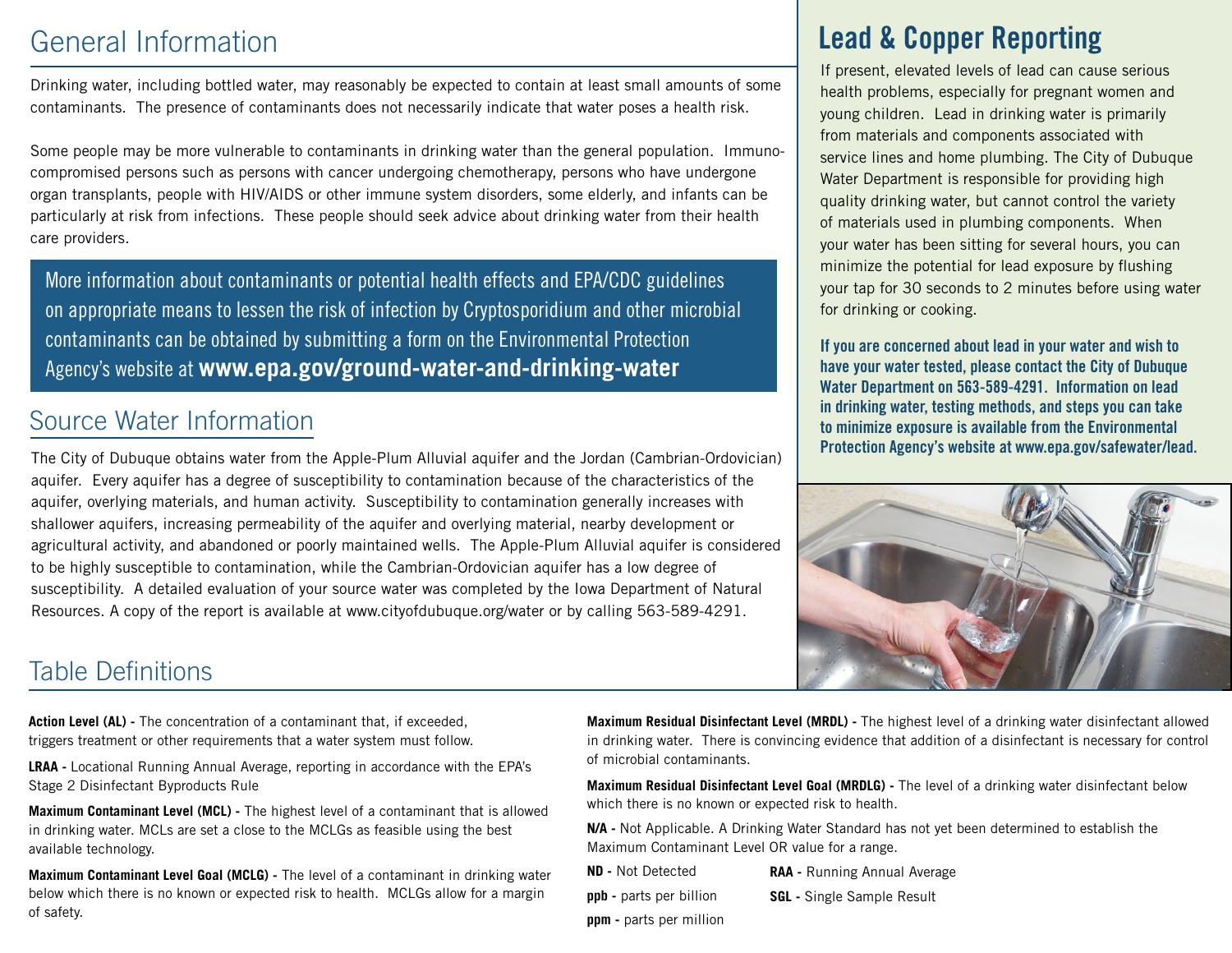| <b>DISTRIBUTION SYSTEM REPORT</b>                              |                                 |                |                                |                      |                            |                                   |                                                                     |                                                                     |                                                                                                                                                                                                                                                        |                  |                                                                                                           |  |
|----------------------------------------------------------------|---------------------------------|----------------|--------------------------------|----------------------|----------------------------|-----------------------------------|---------------------------------------------------------------------|---------------------------------------------------------------------|--------------------------------------------------------------------------------------------------------------------------------------------------------------------------------------------------------------------------------------------------------|------------------|-----------------------------------------------------------------------------------------------------------|--|
| <b>ANALYTE</b>                                                 |                                 | MCL - (MCLG)   | <b>COMPLIANCE</b>              |                      | <b>RANGE</b>               |                                   | <b>DATE</b>                                                         | <b>VIOLATION</b>                                                    |                                                                                                                                                                                                                                                        |                  | <b>TYPICAL SOURCE</b>                                                                                     |  |
|                                                                |                                 |                | <b>TYPE</b>                    | <b>VALUE</b>         | <b>MIN</b>                 | <b>MAX</b>                        |                                                                     |                                                                     |                                                                                                                                                                                                                                                        |                  |                                                                                                           |  |
| Total Trihalomethanes (ppb)                                    | 80 (N/A)                        |                | <b>LRAA</b>                    | 57.50                | 57                         | 58                                | 9/30/2018                                                           | <b>NO</b>                                                           | By-products of drinking water chlorination                                                                                                                                                                                                             |                  |                                                                                                           |  |
| 60 (N/A)<br>Total Haloacetic Acids (ppb)                       |                                 | <b>LRAA</b>    | 10.00                          | 8                    | 11                         | 9/30/2018                         | <b>NO</b>                                                           | By-products of drinking water chlorination                          |                                                                                                                                                                                                                                                        |                  |                                                                                                           |  |
| Total Chlorine (ppm)                                           | $MRDL = 4.0$<br>$(MRDLG = 4.0)$ |                | RAA                            | 1.1                  | 0.01                       | 1.58                              | 9/30/2018                                                           | <b>NO</b>                                                           | Water additive used to control microbes; disinfection                                                                                                                                                                                                  |                  |                                                                                                           |  |
| <b>Total Coliform Bacteria</b>                                 | <b>TT</b><br>(TT)               |                | <b>RTCR</b>                    | 1 sample<br>positive | N/A                        | N/A                               | 5/31/2018                                                           | <b>NO</b>                                                           | Coliforms are bacteria that are naturally present in the environment and are used as an indicator that other<br>waterborne pathogens may be prresent, or that a potiential pathway exists through which contamination may<br>enter the drinking water. |                  |                                                                                                           |  |
| <b>FINISHED WATER TAP REPORT</b>                               |                                 |                |                                |                      |                            |                                   |                                                                     |                                                                     |                                                                                                                                                                                                                                                        |                  |                                                                                                           |  |
| <b>ANALYTE</b>                                                 |                                 |                |                                | <b>COMPLIANCE</b>    |                            | <b>RANGE</b>                      | <b>DATE</b>                                                         | <b>VIOLATION</b>                                                    | <b>TYPICAL SOURCE</b>                                                                                                                                                                                                                                  |                  |                                                                                                           |  |
|                                                                | <b>MCL MCLG</b>                 |                | <b>TYPE</b>                    | <b>VALUE</b>         | <b>MIN</b>                 | <b>MAX</b>                        |                                                                     |                                                                     |                                                                                                                                                                                                                                                        |                  |                                                                                                           |  |
| Nitrate [as N] (ppm)                                           | 10                              | 10             | SGL                            | < 0.1.0              | N/A                        | N/A                               | 2018                                                                | <b>NO</b>                                                           | Runoff from fertilizer use; Leaching from septic tanks; sewage; Erosion of natural deposits.                                                                                                                                                           |                  |                                                                                                           |  |
| Fluoride (ppm)                                                 | $\overline{4}$                  | $\overline{4}$ | <b>MCL</b>                     | 0.67                 | 0.24                       | 1.04                              | 2018                                                                | <b>NO</b>                                                           | Water additive which promotes strong teeth; Erosion of natural deposits; Discharge from fertilizer<br>and aluminum factories                                                                                                                           |                  |                                                                                                           |  |
| Sodium (ppm)                                                   | N/A                             | N/A            | SGL                            | 25                   | N/A                        | N/A                               | 7/23/2018                                                           | <b>NO</b>                                                           | Erosion of natural deposits; Added to water during treatment process                                                                                                                                                                                   |                  |                                                                                                           |  |
| Gross Alpha excluding Uranium<br>(piC/L)                       | 15                              | $\mathbf 0$    | <b>MCL</b>                     | 2.2                  | N/A                        | N/A                               | 2018                                                                | <b>NO</b>                                                           | Erosion of natural deposits of certain minerals that are radioactive and may emit a form of radiation<br>known as alpha radiation.                                                                                                                     |                  |                                                                                                           |  |
| <b>LEAD AND COPPER REPORT</b>                                  |                                 |                |                                |                      |                            |                                   |                                                                     |                                                                     |                                                                                                                                                                                                                                                        |                  |                                                                                                           |  |
| <b>ANALYTE</b>                                                 | <b>AL</b>                       | <b>MCLG</b>    | <b>SAMPLES</b>                 |                      |                            | <b>COMPLIANCE</b><br><b>VALUE</b> |                                                                     | <b>DETECT</b>                                                       | <b>DATE</b>                                                                                                                                                                                                                                            | <b>VIOLATION</b> | <b>TYPICAL SOURCE</b>                                                                                     |  |
|                                                                |                                 |                | <b>TOTAL</b>                   | <b>EXCEED</b>        | <b>TYPE</b>                |                                   | MIN.                                                                | MAX.                                                                |                                                                                                                                                                                                                                                        |                  |                                                                                                           |  |
| Lead (ppb)                                                     | 15                              | $\mathbf 0$    | 62                             | 2                    | 90th                       | 3.00                              | <b>ND</b>                                                           | 24                                                                  | 2018                                                                                                                                                                                                                                                   | <b>NO</b>        | Corrosion of household plumbing systems; Erosion of natural deposits;<br>Leaching from wood preservatives |  |
| Copper (ppm)                                                   | 1.3                             | 1.3            | 62                             | $\Omega$             | 90th                       | 0.04                              | <b>ND</b>                                                           | 0.08                                                                | 2018                                                                                                                                                                                                                                                   | <b>NO</b>        | Corrosion of household plumbing systems; Erosion of natural deposits                                      |  |
| <b>UNREGULATED CONTAMINANT MONITORING RULE (UCMR 4) REPORT</b> |                                 |                |                                |                      |                            |                                   |                                                                     |                                                                     |                                                                                                                                                                                                                                                        |                  |                                                                                                           |  |
| <b>RAW WATER</b>                                               |                                 |                |                                |                      |                            |                                   |                                                                     |                                                                     |                                                                                                                                                                                                                                                        |                  |                                                                                                           |  |
| <b>ANALYTE</b>                                                 | <b>NO. OF SAMPLES</b>           |                | <b>AVERAGE</b><br><b>VALUE</b> | <b>MIN</b>           | <b>RANGE</b><br><b>MAX</b> | <b>YEAR</b>                       |                                                                     |                                                                     |                                                                                                                                                                                                                                                        |                  | <b>COMMENTS</b>                                                                                           |  |
| Bromide (ppb)                                                  |                                 | $\overline{2}$ | 30.50                          | 21.0                 | 40.0                       | 2018                              |                                                                     |                                                                     | These samples were collected as part of the requirements for UCMR 4                                                                                                                                                                                    |                  |                                                                                                           |  |
| Total Organic Carbon (ppm)                                     |                                 | 2              | 1.95                           | 1.8                  | 2.1                        | 2018                              |                                                                     |                                                                     | These samples were collected as part of the requirements for UCMR 4                                                                                                                                                                                    |                  |                                                                                                           |  |
| <b>FINISHED WATER</b>                                          |                                 |                |                                |                      |                            |                                   |                                                                     |                                                                     |                                                                                                                                                                                                                                                        |                  |                                                                                                           |  |
| Manganese (ppb)                                                |                                 | $\overline{2}$ | 1.50                           | 1.0                  | 2.0                        | 2018                              |                                                                     |                                                                     | These samples were collected as part of the requirements for UCMR 4                                                                                                                                                                                    |                  |                                                                                                           |  |
| Germanium (ppb)                                                |                                 | 2              | < 0.3                          | < 0.3                | < 0.3                      | 2018                              |                                                                     |                                                                     | These samples were collected as part of the requirements for UCMR 4                                                                                                                                                                                    |                  |                                                                                                           |  |
| <b>DISTRIBUTION SYSTEM REPORT</b>                              |                                 |                |                                |                      |                            |                                   |                                                                     |                                                                     |                                                                                                                                                                                                                                                        |                  |                                                                                                           |  |
| Chloroacetic acid (ppb)                                        |                                 | $\overline{2}$ | 2.0                            | 2.0                  | 2.0                        | 2018                              | These samples were collected as part of the requirements for UCMR 4 |                                                                     |                                                                                                                                                                                                                                                        |                  |                                                                                                           |  |
| Bromoacetic acid (ppb)                                         |                                 | 2              | < 0.3                          | < 0.3                | <0.3                       | 2018                              |                                                                     | These samples were collected as part of the requirements for UCMR 4 |                                                                                                                                                                                                                                                        |                  |                                                                                                           |  |
| Dichloroacetic acid (ppb)                                      |                                 | $\overline{2}$ | 6.60                           | 6.10                 | 7.10                       | 2018                              | These samples were collected as part of the requirements for UCMR 4 |                                                                     |                                                                                                                                                                                                                                                        |                  |                                                                                                           |  |
| Trichloroacetic acid (ppb)                                     |                                 | $\overline{2}$ | 2.20                           | 1.80                 | 2.60                       | 2018                              | These samples were collected as part of the requirements for UCMR 4 |                                                                     |                                                                                                                                                                                                                                                        |                  |                                                                                                           |  |
| Bromochloroacetic acid (ppb)                                   |                                 | $\overline{2}$ | 2.70                           | 2.50                 | 2.90                       | 2018                              |                                                                     | These samples were collected as part of the requirements for UCMR 4 |                                                                                                                                                                                                                                                        |                  |                                                                                                           |  |
| Dibromoacetic acid (ppb)                                       |                                 | 2              | 1.05                           | 1.00                 | 1.10                       | 2018                              |                                                                     | These samples were collected as part of the requirements for UCMR 4 |                                                                                                                                                                                                                                                        |                  |                                                                                                           |  |
| Bromodichloroacetic acid (ppb)                                 |                                 | $\overline{2}$ | 1.15                           | 1.00                 | 1.30                       | 2018                              |                                                                     |                                                                     | These samples were collected as part of the requirements for UCMR 4                                                                                                                                                                                    |                  |                                                                                                           |  |
| Chlorodibromoacetic acid (ppb)                                 |                                 | $\overline{2}$ | 0.61                           | 0.52                 | 0.69                       | 2018                              |                                                                     |                                                                     | These samples were collected as part of the requirements for UCMR 4                                                                                                                                                                                    |                  |                                                                                                           |  |
| Tribromoacetic acid (ppb)                                      |                                 | $\overline{2}$ | 0.10                           | < 0.2                | 2.0                        | 2018                              |                                                                     |                                                                     | These samples were collected as part of the requirements for UCMR 4                                                                                                                                                                                    |                  |                                                                                                           |  |

*Note: Contaminants with dates, indicate results from the most recent testing done in accordance with regulations.*